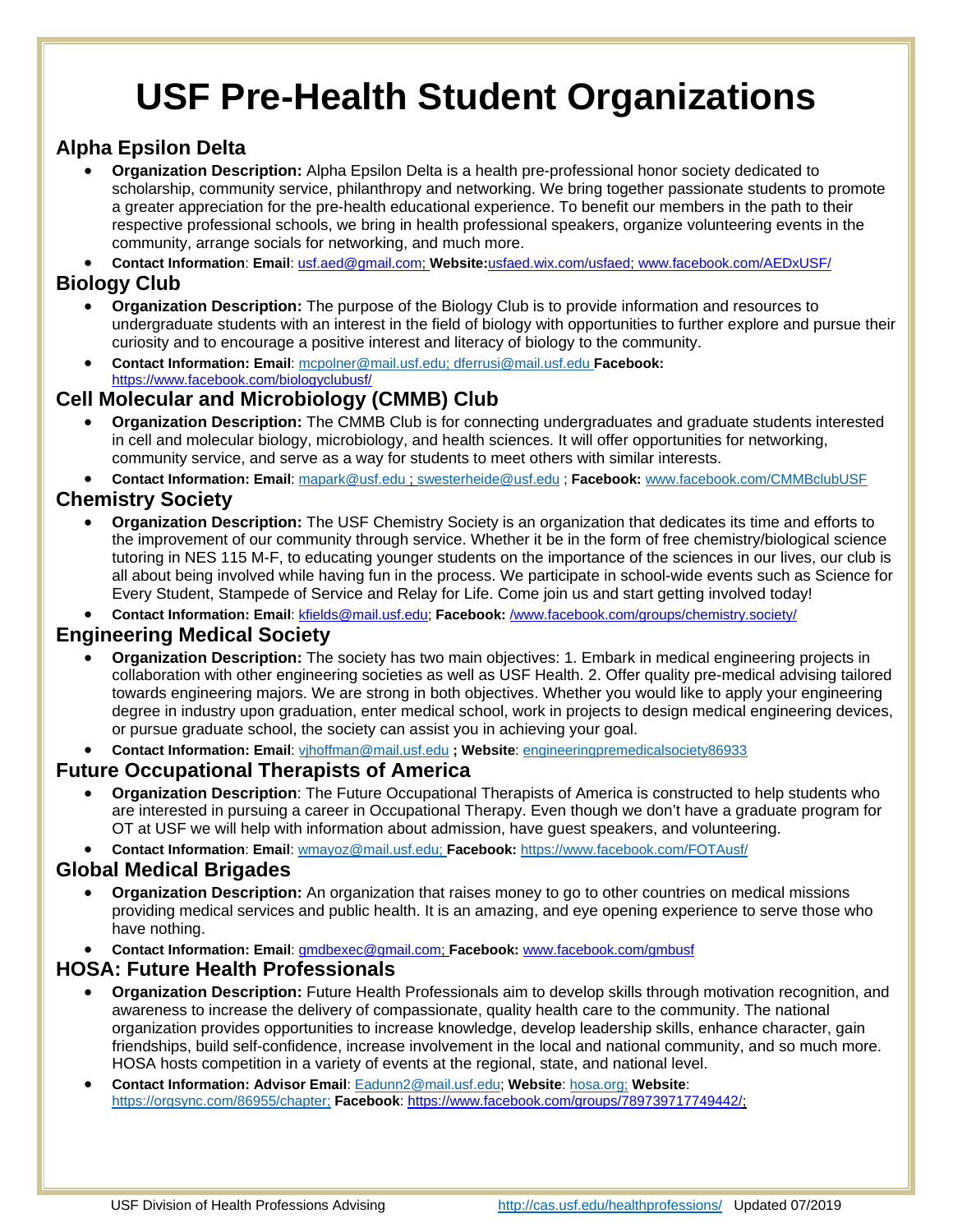## **Minority Pre-Professional Science Society**

- **Organization Description:** The Minority Pre-Professional Science Society is an organization dedicated to increasing the levels of minority student recruitment, admissions and retention in health programs and implement its strategies through committing to listen and respond to the needs of our members.
- **Contact Information: Email**: usfmpss@gmail.com; **Website:** http://www.studentorgs.usf.edu/mpss/

### **Phi Delta Epsilon International Medical Fraternity**

- **Organization Description:** Phi Delta Epsilon International Medical Fraternity creates physicians of integrity with a lifelong commitment to our guiding principles of philanthropy, deity, and education through fellowship, service, mentoring, and formal training in leadership, science, and ethics. As USF's only premedical co-ed fraternity, we take much pride in our close camaraderie and unparalleled diversity. The University of South Florida chapter-Florida Epsilon was officially chartered in the spring of 2014 making it one of the newest chapters in the world! USF students with the aspirations to one day become a physician now have the opportunity to become part of a network of prestigious undergraduate universities and medical schools all over the globe. Recruitment takes place at the beginning of Spring and Fall semesters.
- **Contact Information**: **Email**: usfphiderecruitment@gmail.com **Website:** http://phideltaepsilonusf.weebly.com/

#### **Anesthesiologist Assistant Club**

- **Organization Description:** The Pre Anesthesiologist Assistant Club aims to support members entering this field by offering opportunities. These opportunities consists of having guest speakers, touring open houses at NOVA, and providing shadowing opportunities. Join us as we aid in starting a new generation of Anesthesiologist Assistants!
- **Contact Information**: **Email**: preaapresident@gmail.com **Facebook:** https://www.facebook.com/Pre-Anesthesiologist-Assistant-Club-at-USF-1429210330626899/

#### **Pre-Dental Society**

- **Organization Description:** The purpose is to help Pre-Dental students gain exposure to and knowledge about dentistry and assist through the application process.
- **Contact Information: Email**: president.usfpds@gmail.com **Facebook:** https://www.facebook.com/usfpredentalsociety

#### **Pre-Medical American Medical Student Association (AMSA)**

- **Organization Description:** As the largest pre-health student organization at USF, Pre-Med AMSA's mission is to help its members create the strongest application to medical school possible. We provide opportunities to volunteer, shadow, and be mentored by medical students. Pre-med AMSA is also a great way to meet likeminded students with similar ambitions.
- **Contact Information: Email**: jorgerosa@mail.usf.edu; **Website:** usfpamsa.org; www.facebook.com/usfpamsa/

#### **Pre-Pharmacy Club**

- **Organization Description:** The Pre-Pharmacy Club is an organization for undergraduate students who are interested in any/all aspects of pharmaceutical sciences. This club is designed to facilitate and encourage the exchange of information between students and colleges of pharmacy, and to promote fun opportunities for involvement in and around the university.
- **Contact Information: Email**: usfprepharmacyclub@gmail.com; **Facebook:** www.facebook.com/usf.prepharmacyclub/

#### **Pre-Physician Assistant Society**

 **Organization Description:** Created in 2007, the USF Pre-Physician Assistant Society was made to represent undergraduate students interested in pursuing a career as a Physician Assistant as well as educate students about the growing PA profession and encourage students interested in the field. The club offers a multitude of resources such as volunteering, workshops, and speakers to help students become more competitive applicants.

 **Contact Information: Email**: victoria61@mail.usf.edu; **Website:** https://orgsync.com/87018/chapter; www.facebook.com/groups/33269424476/

#### **University Emergency Medicine Student Association**

- **Organization Description**: UEMSA is designed for students who aspire for a career in healthcare, emergency medical services (EMS), medicine, or those who are just looking for a unique leadership opportunity. Our goals are to provide the education necessary for those seeking such careers through educational lectures, EMR/CPR certification, and practical experience in emergency medicine. We also hope to foster new interest into the field of emergency medicine. Our mission is to raise the bar of safety on the USF Tampa campus and in the community with educational opportunities and when appropriate, a campus–based, student run, volunteer rescue EMS program.
- **Contact Information: Email**: uemsa@health.usf.edu; **Website**: usfuemsa.com; **Facebook:** https://www.facebook.com/UEMSA/